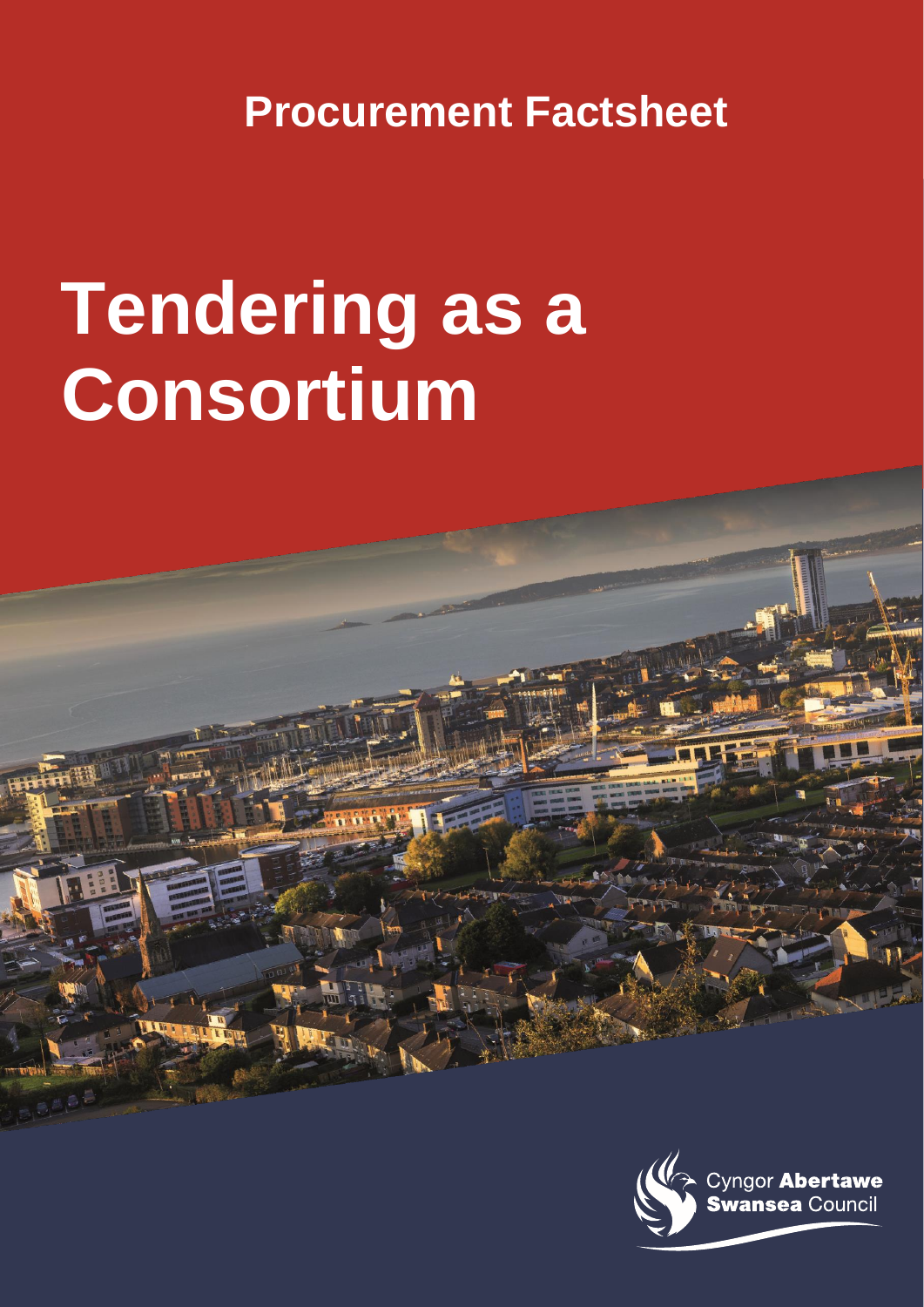## **1. Introduction**

Swansea Council welcomes bids from organisations who would like to work together in the form of a **consortium**. Consortia are groups of organisations who may come together for a specific project or purpose and may be either formal – for example, legal partnerships as defined in the [Partnerships Act 1890](http://www.legislation.gov.uk/ukpga/1890/39/pdfs/ukpga_18900039_en.pdf) [-](http://www.legislation.gov.uk/ukpga/Vict/53-54/39/contents) [or informal or loo](http://www.legislation.gov.uk/ukpga/Vict/53-54/39/contents)se associations, for example, a number of organisations who work together supported by a memorandum of understanding.

## **2. Why set up a Consortium?**

There are various legitimate reasons why organisations might decide to create a consortium in order to submit a joint bid for a Council contract. Sometimes the scope of a contract opportunity is such that, working in isolation, a single supplier would find it difficult to offer all of the services required. Other reasons why a consortium may be set up include:

- The organisations taken individually do not have the necessary scale to deliver the requirements of the contract.
- The organisations individually do not have the necessary previous experience or other technical capacity requirements to meet the minimum requirements set within the procurement documents.
- The organisations individually do not have all of the plant, equipment or other technical resources required to perform the contract.
- The organisations individually do not have all of the necessary skills or expertise to perform the contract.
- Alternatively, there may be another organisation with specific expertise in one area which would complement your own service offering.

#### **3. What do we mean by consortium bidding?**

The terms *'consortium bidding'* and *'joint bidding'* are used throughout this factsheet to refer to a situation where **two** or more parties choose to submit a joint bid in a procurement competition.

A consortium may comprise of two or more small and medium sized enterprises (SME), or it may, for example, consist of one large firm together with one or more SME. The composition of a consortium will always be dependent on the requirement and these are only examples provided.

#### **4. Are there any rules surrounding consortium bidding?**

The [Public Contract Regulations 2015](http://www.legislation.gov.uk/uksi/2015/102/contents/made) deals specifically with groups of economic operators (organisations) who are submitting bids. Regulation 19 specifically states *"Groups of economic operators, including temporary associations, may participate in public procurement procedures and shall not be required by contracting authorities to have a specific legal form in order to submit a tender or a request to participate".*

However, the Council may require a consortium to assume a specific legal form once they have been awarded the contract, to the extent that this is necessary for the satisfactory performance of the contract.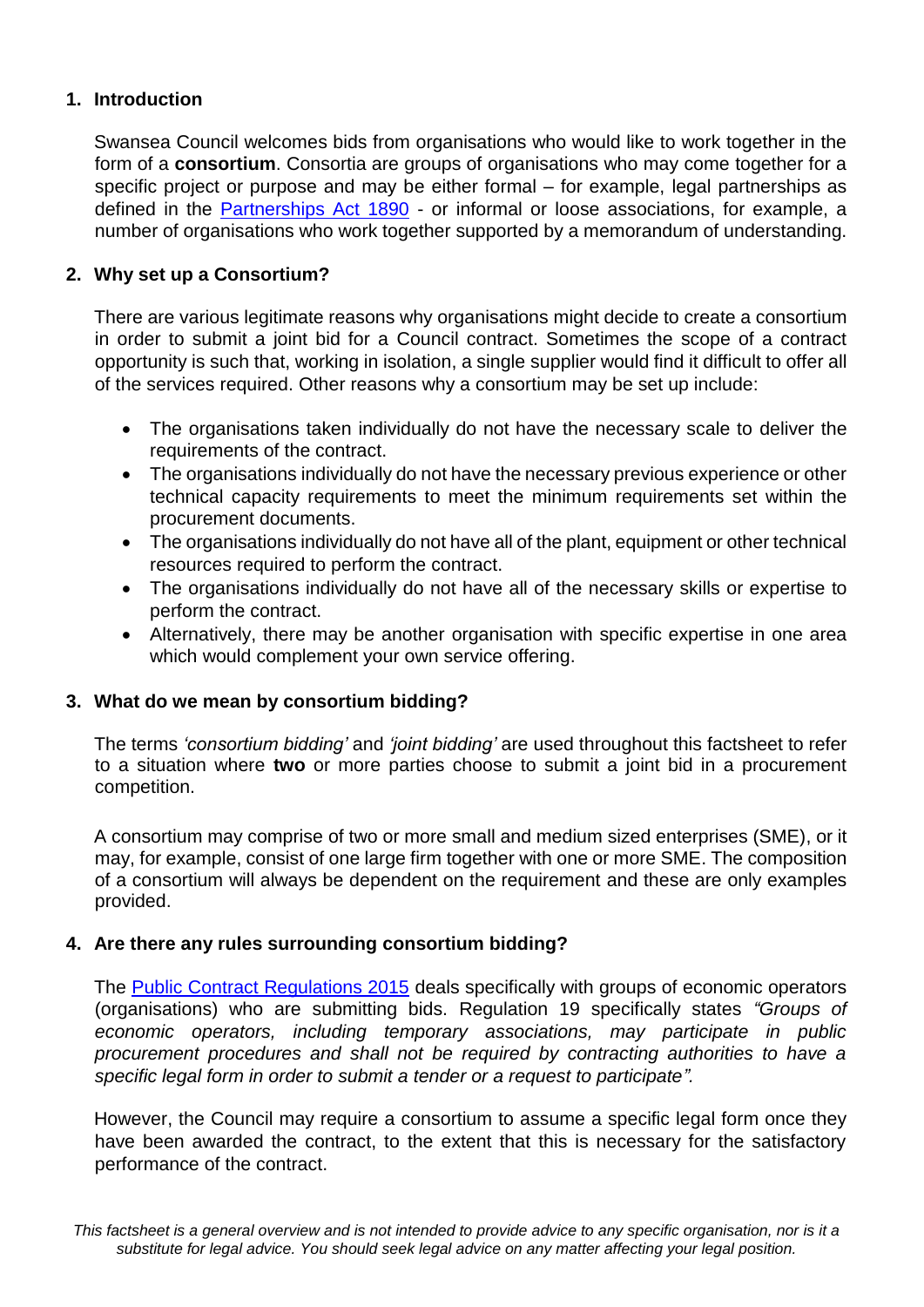How your organisation decides to structure a consortium will depend on a number of factors, including how formal or informal you wish the arrangements to be.

**You should take your own legal advice on what is best for your particular circumstances.** Examples of formal ways of establishing a consortium include:

- i. The creation of **legal partnerships**. These are set up to comply with the requirements of the Partnerships Act 1890 and may take the form of an 'Ordinary Partnership', 'Limited Partnership' or a 'Limited Liability Partnership' – LLP.
- ii. The **creation of a company** in which the consortium members have an interest. Establishing a formal legal partnership or a company is a complex matter and you should seek legal advice if you intend going into an arrangement of this sort.

Less formal arrangements may also be established for example, for a specific purpose i.e. to bid for a contract or for a longer term relationship where the members of the consortium remain free to trade independently of the consortium. In either case it is sensible for the individual members of the consortium to have a simple agreement or memorandum of understanding which explains how the relationship will work, including payments and liabilities and what the individual benefits and responsibilities are for each member and whether they intend their arrangements to be legally binding.

# **5. Is there a difference between Consortia and sub-contracting?**

A consortium is a group of organisations who choose to work together for a common specific purpose.

In a sub-contract relationship, an organisation who is awarded a contract may agree with another organisation for them to undertake part of the work. In this kind of relationship, the sub-contractor will be 'appointed' and paid for their work by the main contractor. Depending on how you set up your consortium, some members may act as subcontractors when contracting with the Council.

#### **6. Contracting with Swansea, what are the rules?**

The Council can only contract with a legal entity. This could be a sole trader, a legal partnership, a limited company etc.

If you wish to submit a bid as a consortium, and your consortium members have not set up together as a partnership or company so that you can use this as the legal entity which enters into contracts, we will expect to see one member of the consortium acting as the **consortium lead** in submitting the tender. As part of the procurement process the Council would need to understand who the members of the proposed consortium are and the part of the service that each member will provide. Responses must enable the Council to assess the overall consortium proposal.

If your bid is successful, we will enter into a contract with the consortium lead to deliver the service. We will also pay the consortium lead for the provision of the service which is why it is essential for the members of the consortium to agree how each member will be reimbursed for the work they have done.